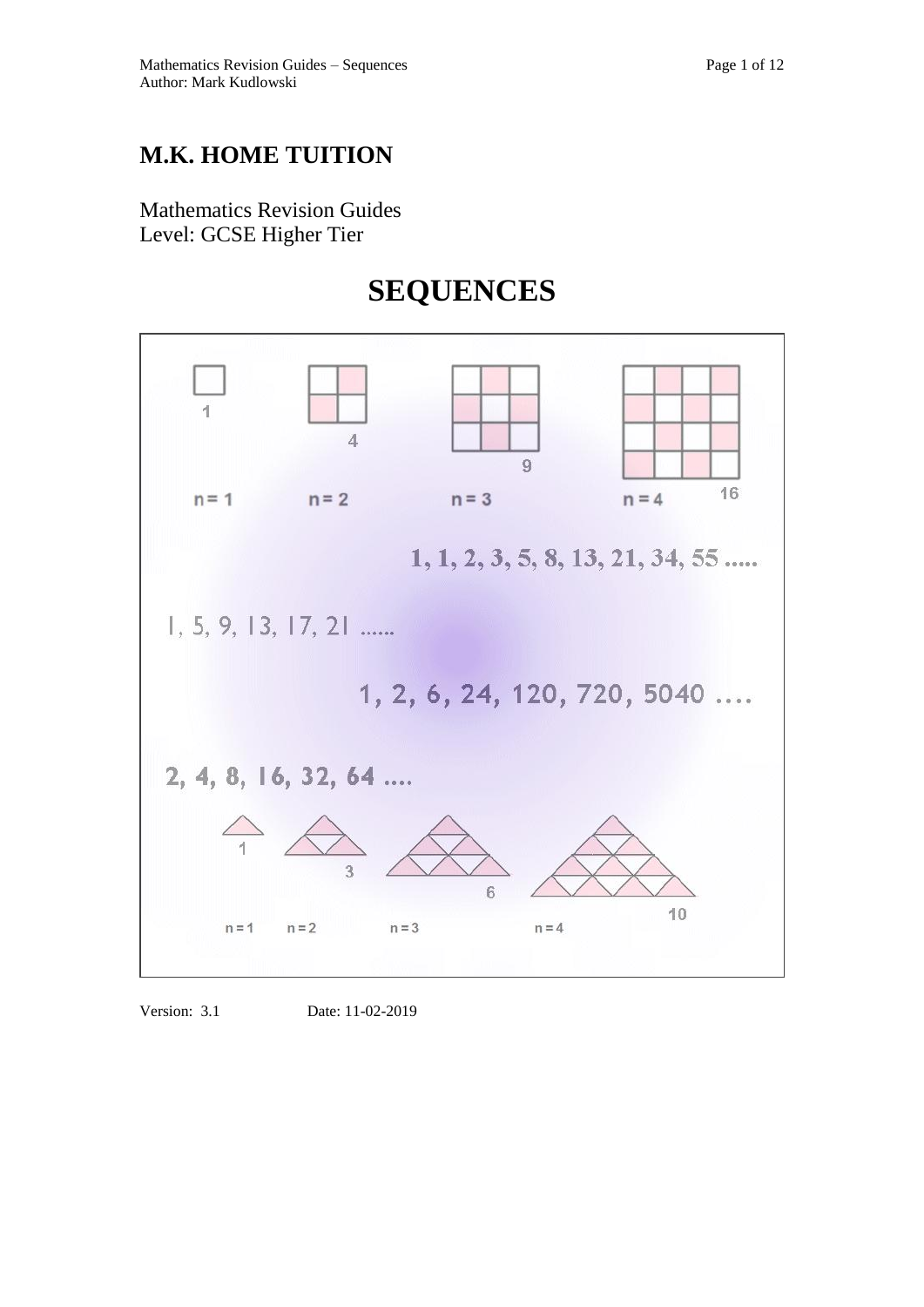### **SEQUENCES**

A **sequence** is a list of numbers following some rule for finding succeeding values.

Each number in a sequence is called a **term**.

A sequence can be defined by a formula for the  $n^{\text{th}}$  term, where *n* is the position of the term in the sequence.

**Example (1):** One example of a sequence is that of the square numbers, illustrated below.



The first term of the sequence is 1, the second 4, the third 9 and the fourth, 16.

The number of squares in each of the diagrams is the same as the square of its position in the sequence.

The 5<sup>th</sup> term in the sequence will therefore be  $5^2$  or 25, and we can also generalise by saying that the  $n^{\text{th}}$ term is equal to  $n^2$ .

**Example (2):** Investigate the sequence of rectangles below to find a general formula for the width, the height, and thus the area, in unit squares, of the  $n^{\text{th}}$  rectangle.



The first rectangle is 2 squares wide  $\times$  1 square high. The second rectangle is 3 squares wide  $\times$  2 squares high. The third rectangle is 4 squares wide  $\times$  3 squares high. The fourth rectangle is 5 squares wide  $\times$  4 squares high.

We can see an obvious pattern here.

The height of each rectangle equals the position in the sequence – it can be represented as *n***.** The width of each rectangle exceeds the position in the sequence by  $1-$  it can be represented as  $n + 1$ . Since the area of a rectangle is given by height  $\times$  width, the area of the  $n^{\text{th}}$  one is  $n(n+1)$ .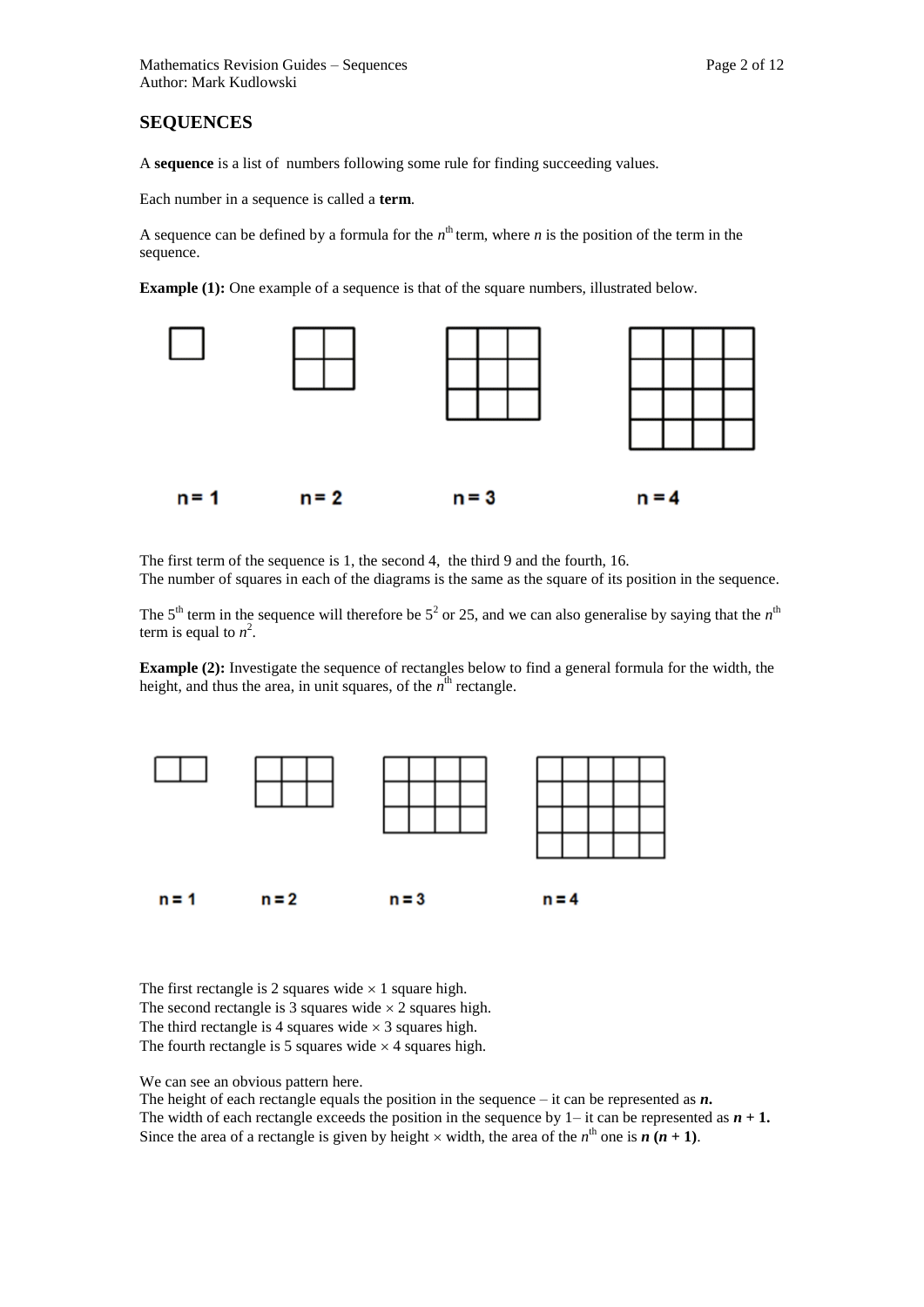**Example (3):** Investigate the sequence of T-shapes below to draw the next T-shape in the sequence, and also to find a general formula for the total number of unit squares in the  $n^{\text{th}}$  T-shape.



Spotting the pattern here is not quite as easy as in the last example, but we can see that:

An extra unit square is added to the vertical bar of the T as *n* goes up by 1. Two extra unit squares (one on each side) are added to the horizontal bar of the T as *n* goes up by 1.

The fourth T-shape in the sequence therefore looks like the diagram on the right.

The first T-shape is made up of 5 unit squares. The second one is made up of  $5 + (3 \times 1)$  or 8 unit squares. The third one is made up of  $5 + (3 \times 2)$  or 11 unit squares. The fourth one is made up of  $5 + (3 \times 3)$  or 14 unit squares.

We can spot the pattern here: the  $n<sup>th</sup>$  T-shape is made up of  $5 + 3(n-1)$  unit squares.

(An equally valid expression is  $2 + 3n$ ).

The first three examples were shape-based and intuitive, but it is also possible to determine the general term of a sequence by listing enough of its elements to spot a pattern.

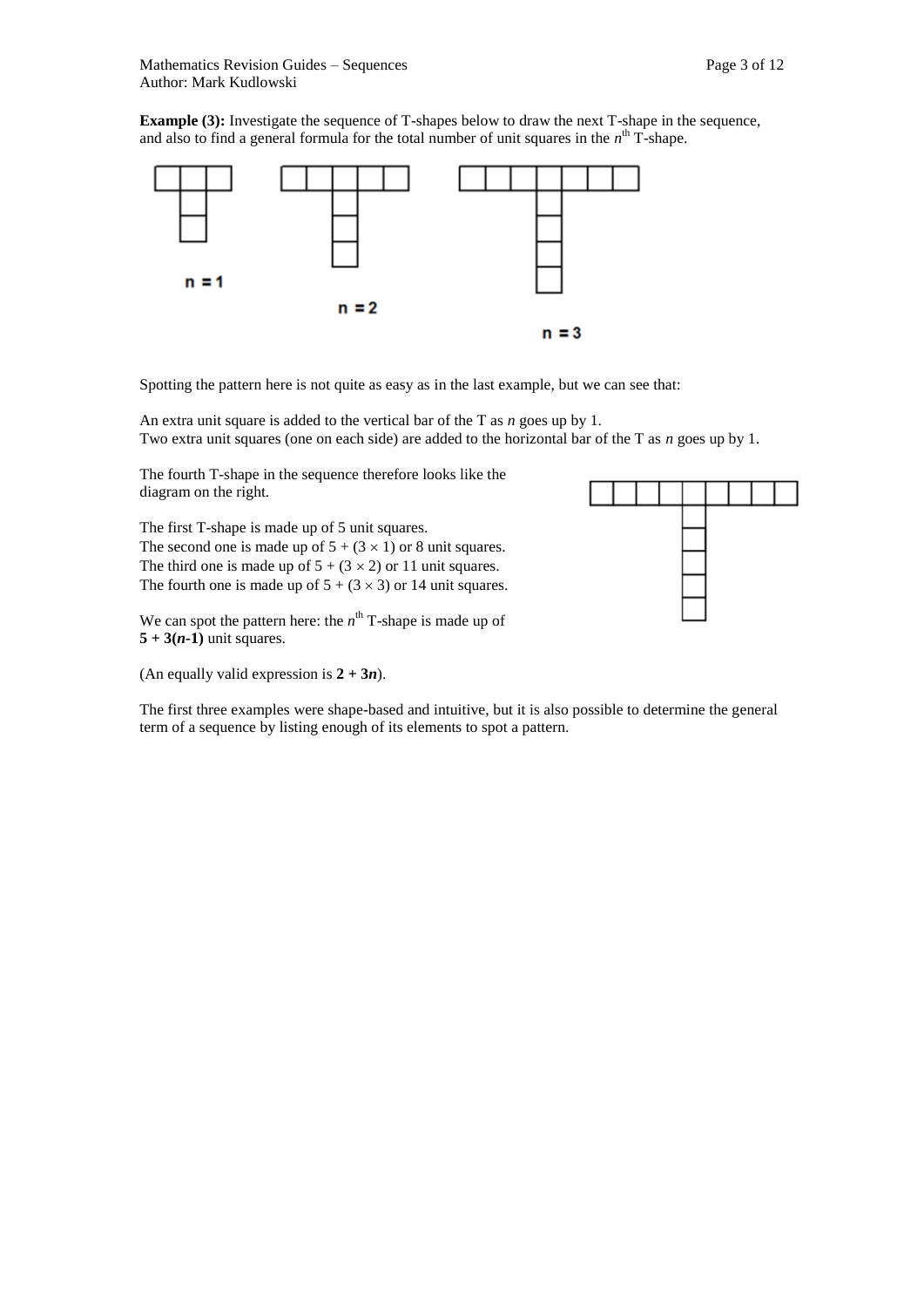#### **Sequences with a common difference.**

These sequences are generated by **adding a constant value** to each term as we go along.

We can see that the next two terms in the sequence 7, 14, 21, 28 .... are 35 and 42, the terms being the first multiples of 7. We can also see that the  $n^{\text{th}}$  term is 7*n*.

Since each term can be obtained from the previous one by adding 7, the common difference is 7.

The common difference can be found by taking a term after the first, and subtracting the one before it.

The general formula for the  $n^{\text{th}}$  term is  $u_n = an + b$  where *a* is the common difference and *b* is a constant to be added. This constant is a hypothetical " $0<sup>th</sup>$  term" derived by subtracting the common difference from the first term.

Note the use of the subscripted variable  $u_n$  to denote the  $n^{\text{th}}$  term of a sequence. By this same notation, the first three terms of a sequence are  $u_1$ ,  $u_2$  and  $u_3$ .

(This type of sequence is also called an **arithmetic progression**.)

**Examples (4a):** Find the next two terms of the following sequences, together with a general formula for the  $n^{\text{th}}$  term:

i) 1, 5, 9, 13, 17, .............. ii)  $44, 39, 34, 29, 24, \dots$ 

In i) we see that the first term is equal to 1 and the common difference is 4.

The next two terms are 21 and 25.

The formula for the general term is therefore  $u_n = 4n + b$ . The first term is 1, so the "0<sup>th</sup> term",  $u_0$ , is 1 – 4 or -3, giving a general formula of  $u_n = 4n - 3$ . The 100<sup>th</sup> term,  $u_{100}$ , is therefore  $(4\times100) - 3$  or 397.

In ii) we can see that successive terms decrease in value, so the common difference will be negative. The first term  $u_1 = 44$  and the common difference is -5. The next two terms are 19 and 14.

This time the expression for the general term is  $u_n = -5n + b$ . The first term is 44, so  $u_0 = 44 - (-5)$  or 49, giving a general formula of  $u_n = 49 - 5n$ . Hence  $u_{100} = 49 - (5 \times 100)$  or -451.

**Example (4b):** For the sequence 1, 5, 9, 13, 17, ..............

i) Find the position of the number 61. ii) Show that the number 75 is not a term of the sequence.

i) Because the formula  $u_n = 4n - 3$  can be used to find the  $n^{\text{th}}$  term in the sequence, we solve the equation  $4n - 3 = 61$ , and the solution is  $n = 16$ . The number 61 is therefore the  $16<sup>th</sup>$  term in the sequence.

ii) When we solve  $4n - 3 = 75$  as in i), we have the result  $n = 19.5$ , which is not a positive whole number, so 75 is not a member of the sequence.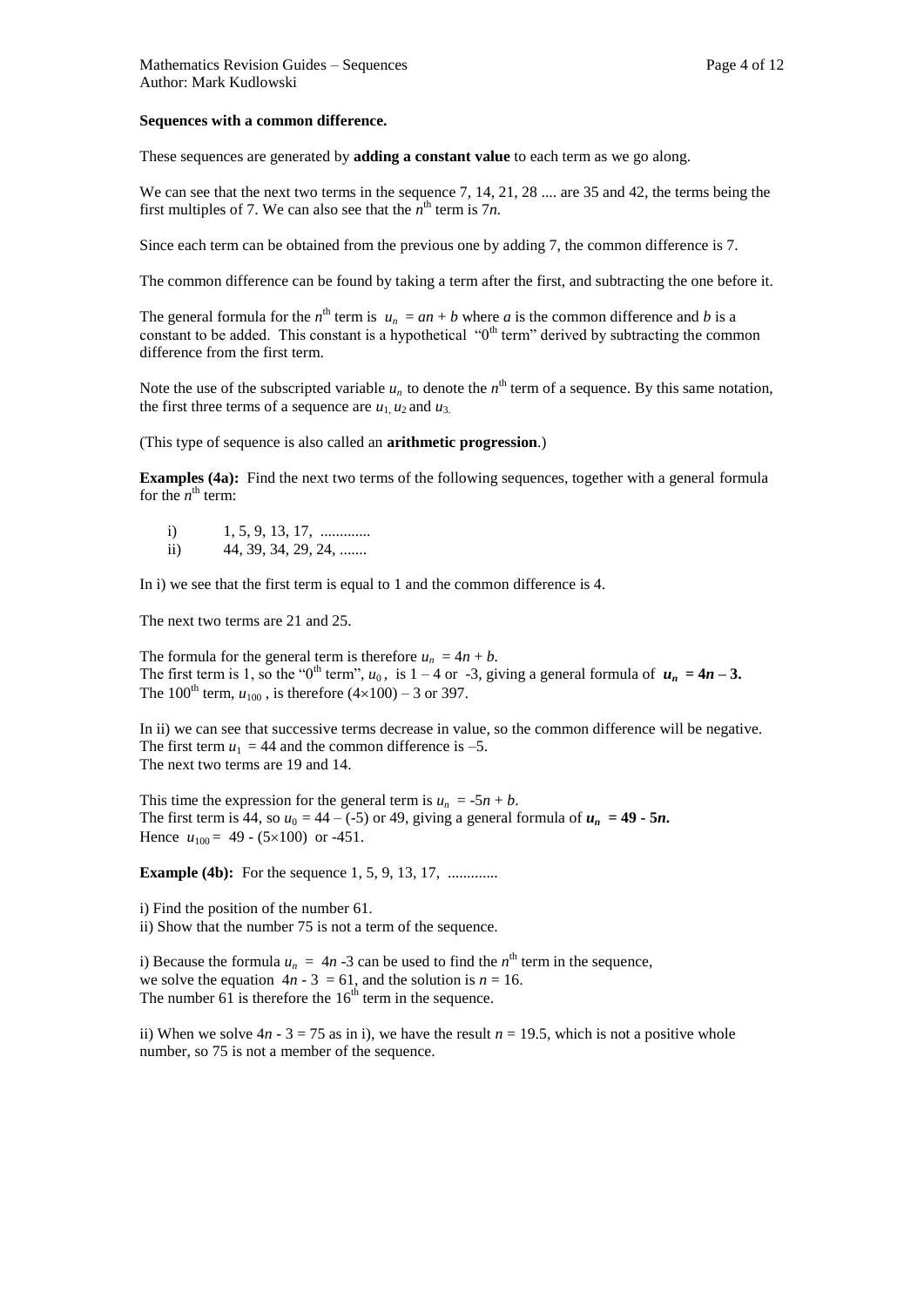#### **Sequences with a common ratio.**

These sequences are generated by **multiplying** each term by **a constant value** as we go along.

Take the sequence 3, 9, 27, 81 .... as an example.

The common ratio can be found by taking a term after the first, and dividing it by the one before it.

The general expression for the  $n^{\text{th}}$  term is  $b(a^n)$  where *a* is the common ratio and *b* is a constant multiplier. This constant is a hypothetical  $\mathbf{u}_0$ <sup>th</sup> term" obtained by dividing the first term by the common ratio.

Since each term can be obtained from the previous one by multiplying by 3, the common ratio is 3.

We can see that the next two terms in the sequence 3, 9, 27, 81 ... are 243 and 729, the terms being the first powers of 3. We can also see that the  $n^{\text{th}}$  term,  $u_n$ , is  $3^n$ .

(This type of sequence is also called a **geometric progression**.)

**Examples** (5): Find the next two terms of the following sequences, together with a general expression for the  $n^{\text{th}}$  term:

- i) 3, 6, 12, 24, 48, ...............
- ii) 800, 80, 8, 0.8, 0.08,.............

In i) we see that the first term,  $u_1$ , is equal to 3 and the common ratio  $r$  (e.g.6  $\div$  3) is 2.

The next two terms are 96 and 192. The first term,  $u_1$  is 3, so  $u_0 = 3 \div 2$  or 1.5, with the resulting general formula  $u_n = 1.5(2^n)$ .

In ii) the successive terms decrease in value, and so the common ratio will be less than 1. The first term is 800 and the common ratio is 0.1. The next two terms are 0.008 and 0.0008.

Since the first term,  $u_1$ , is 800, the "0<sup>th</sup> term",  $u_0$  is 800 ÷ 0.1 or 8000, with the resulting formula of  $u_n = 8000(0.1^n)$  for the general  $n^{\text{th}}$  term.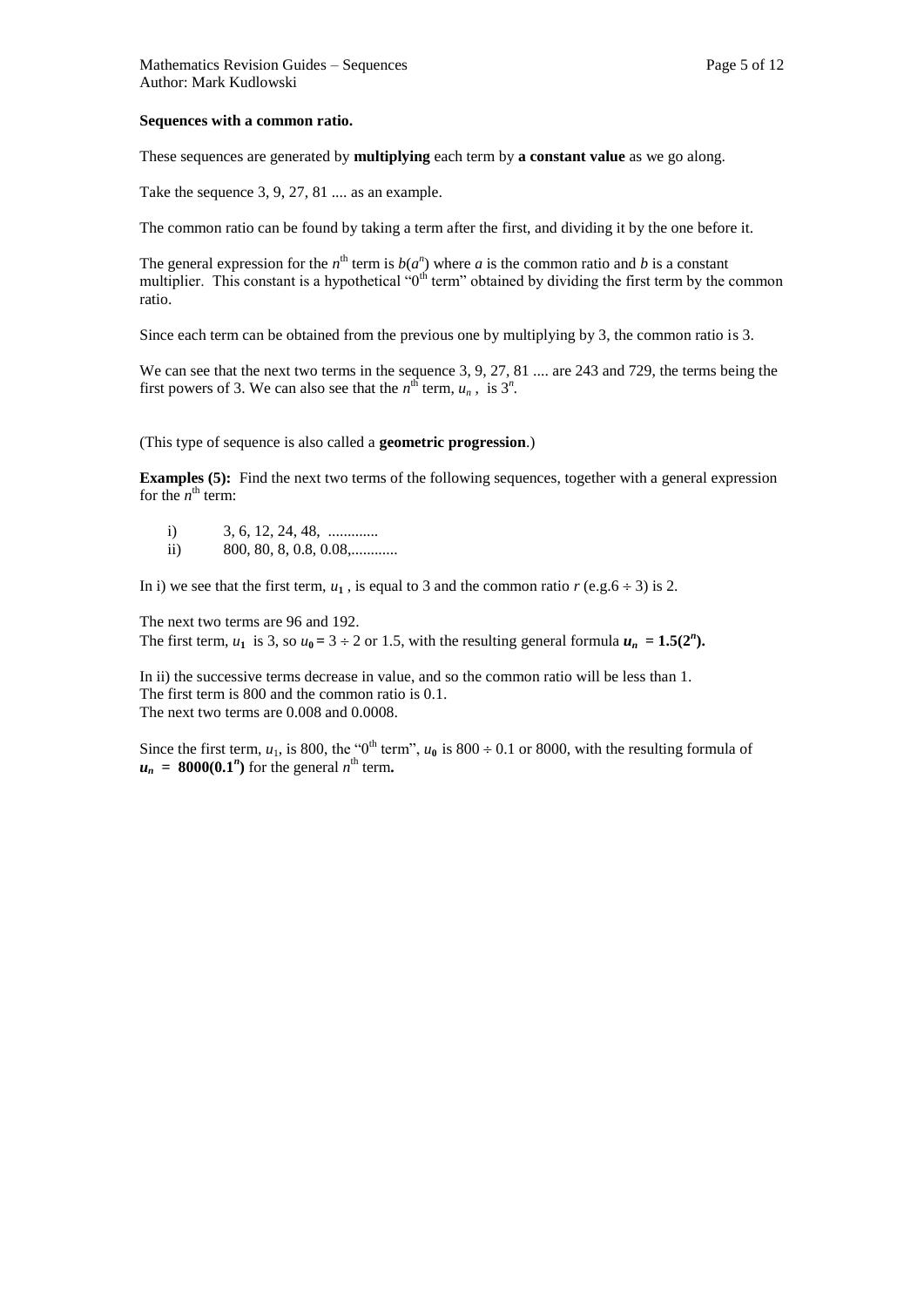#### **Quadratic Sequences.**

These are trickier than the last two, because we have two sets of differences to consider.

**Example (6):** Take the sequence of triangular numbers.



The triangular numbers are represented here by the shaded triangles.

The first triangular number is 1. The second triangular number is  $1 + 2$  or 3. The third triangular number is  $1 + 2 + 3$  or 6. The fourth triangular number is  $1 + 2 + 3 + 4$  or 10.

The sequence of triangular numbers therefore goes 1, 3, 6, 10, .....

The difference between the first term and the second is 1. The difference between the second term and the third is 2. The difference between the third term and the fourth is 3.

The first differences form an arithmetic sequence, but the second differences are constant at 1. All quadratic sequences have a constant second difference.

We can set up a list of differences as follows :

| Sequence terms              |  |  |  |  |
|-----------------------------|--|--|--|--|
| 1 <sup>st</sup> differences |  |  |  |  |
| $2nd$ differences           |  |  |  |  |

To find the next two terms of the series, we put two more instances of 1 in the "2<sup>nd</sup> difference" row. Then we can put  $4 + 1 = 5$  and  $5 + 1 = 6$  into the "1<sup>st</sup> differences" row above. Finally, we can put  $10 + 15 = 15$  and  $15 + 6 = 21$  into the top row to get the next triangular numbers.

| Sequence terms    |  |  | 10 |    | 15 | 21 |
|-------------------|--|--|----|----|----|----|
| $1st$ differences |  |  |    |    |    |    |
| $2nd$ differences |  |  |    |    |    |    |
| Sequence terms    |  |  |    | 10 |    |    |
| $1st$ differences |  |  |    |    |    |    |
| $2nd$ differences |  |  |    |    |    |    |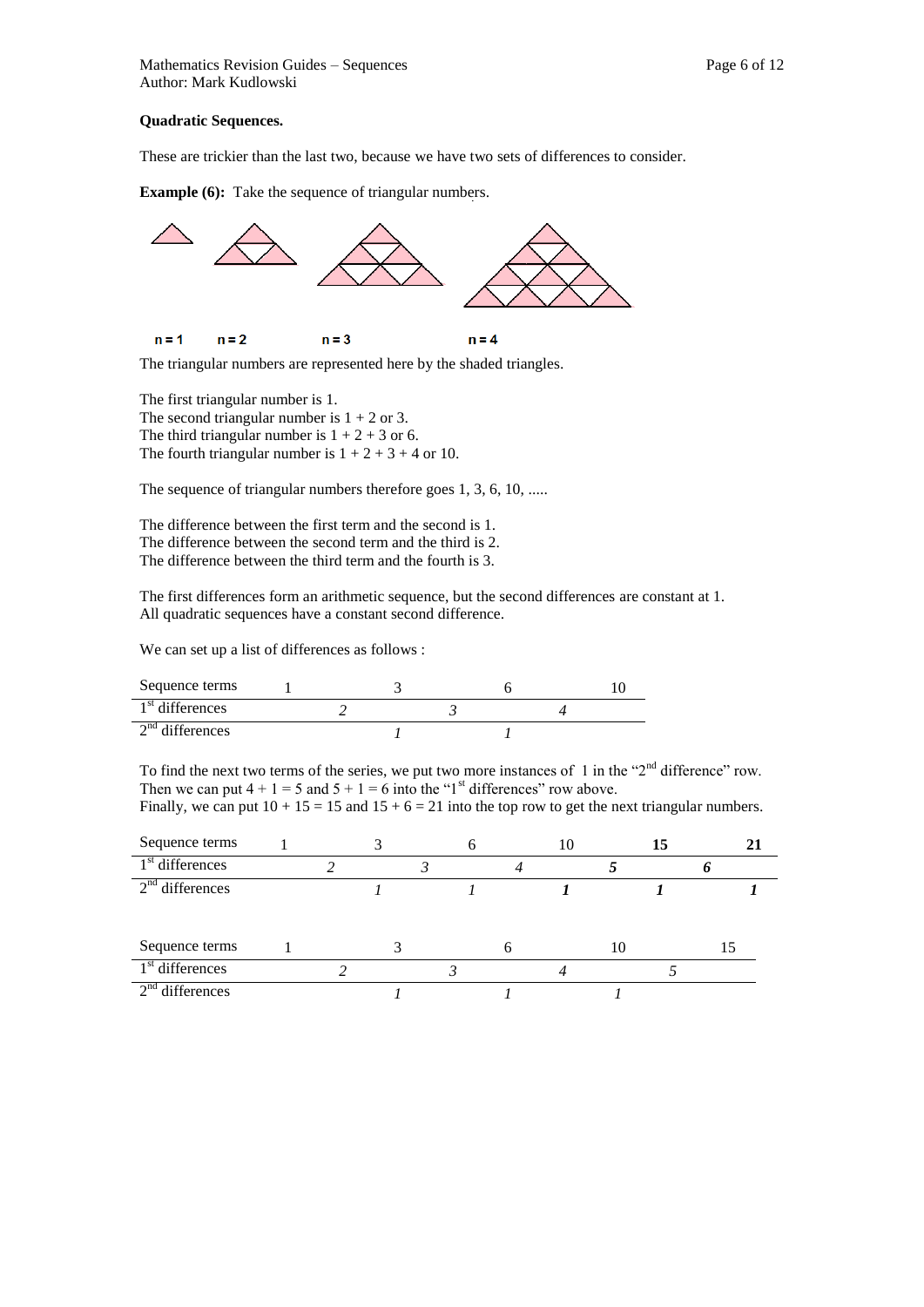This method is not suitable if we wanted to find, say, the  $60<sup>th</sup>$  triangular number, since filling in such a long list would be tedious. We need to find the expression for a general term for the sequence,  $u_n$ .

A general term of this sequence is  $u_n = an^2 + bn + c$  where *a*, *b* and *c* are constants.

We can find *a* by halving the second difference.

In the case of the triangular numbers, the second differences are all equal to 1, so  $a = \frac{1}{2}$ .

Hence  $u_n = \frac{1}{2n^2} + bn + c$ .

| Position $n$                 |  |                |                 |
|------------------------------|--|----------------|-----------------|
| Sequence term $u_n$          |  |                |                 |
| Value of $\frac{1}{2}n^2$    |  | $4\frac{1}{2}$ | $12\frac{1}{2}$ |
| $bn + c$ (after subtracting) |  | 11⁄2           | 21/2            |

After subtracting  $\frac{1}{2}n^2$  from each term, we are left with a linear sequence  $u_n = bn + c$  with a common difference of ½ and a first term of ½.

The general term of this linear sequence is  $u_n = \frac{1}{2}n$ , and so the general term of the original is

 $u_n = \frac{1}{2}n^2 + \frac{1}{2}n$  or  $\frac{1}{2}n(n+1)$ .

Hence the 60<sup>th</sup> triangular number is  $\frac{1}{2} \times 60 \times 61 = 1830$ .



sometimes the above method is the only option.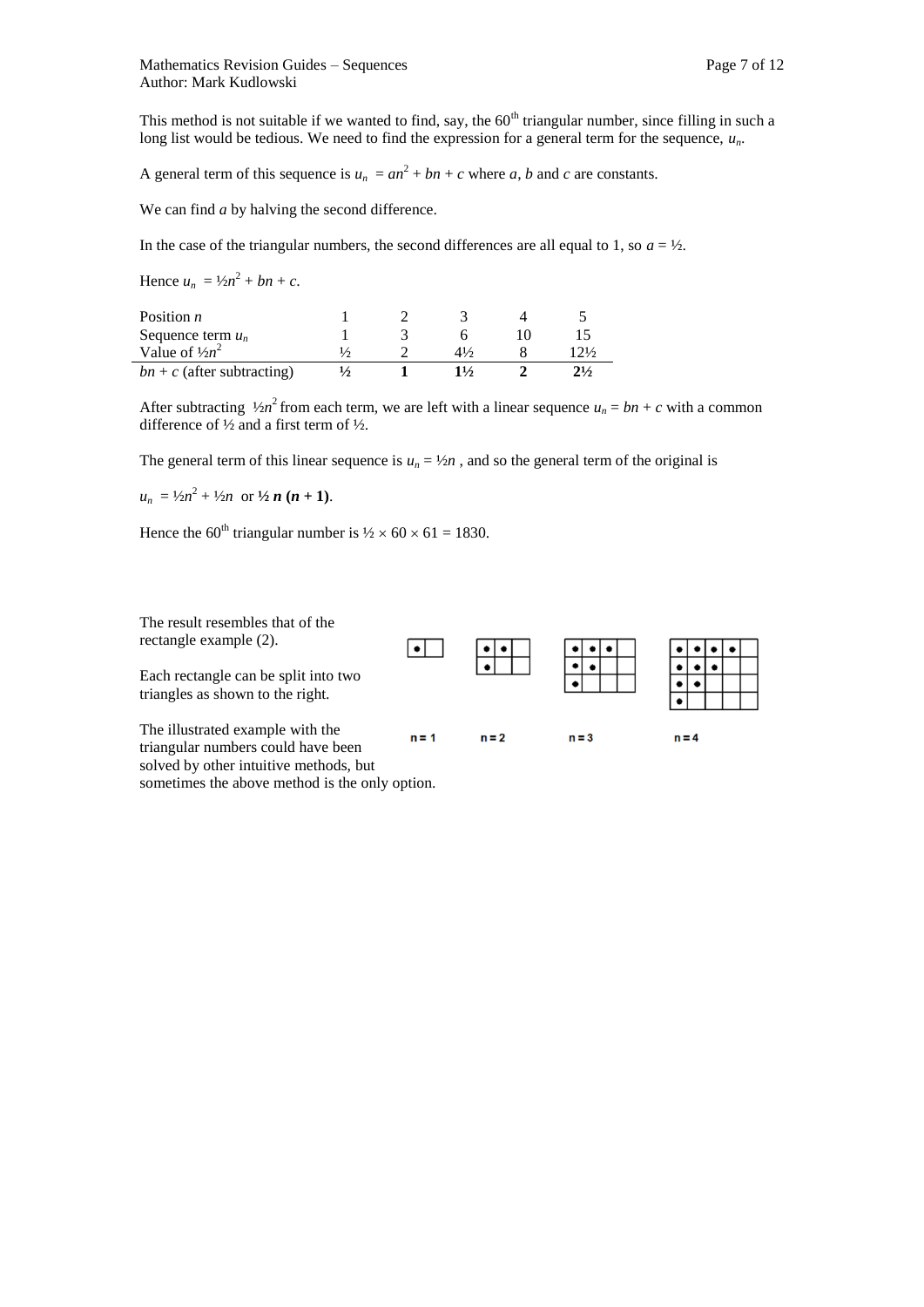#### **Example (7):**

- i) Find the next two terms of the sequence  $4, 7, 16, 31, 52...$
- ii) Find the general term for the *n*th term *u*n.

iii) Hence find the  $10<sup>th</sup>$  term.

i) Calculate the differences first :

| Sequence terms    |  |  |  |  |  | 70 |   |  |
|-------------------|--|--|--|--|--|----|---|--|
| $1st$ differences |  |  |  |  |  |    | ັ |  |
| $2nd$ differences |  |  |  |  |  |    |   |  |

The first differences for the sequence 3, 9, 15, 21 .... and the second differences are constant at 6.

We can therefore put two more instances of 6 in the "2<sup>nd</sup> difference" row. Then we can put  $21 + 6 = 27$  and  $27 + 6 = 33$  into the "1<sup>st</sup> differences" row above. Finally, we put  $52 + 27 = 79$  and  $79 + 33 = 112$  into the uppermost row.

The next two terms of the sequence are therefore 79 and 112.

ii) The general term is  $u_n = an^2 + bn + c$ .

The second differences are all equal to 6, and half of that is 3, so  $a = 3$  and  $u_n = 3n^2 + bn + c$ .

| Position <i>n</i>            |    |  |  |
|------------------------------|----|--|--|
| Sequence term $u_n$          |    |  |  |
| Value of $3n^2$              |    |  |  |
| $bn + c$ (after subtracting) | -7 |  |  |

After subtracting  $3n^2$  from each term, we are left with a linear sequence  $u_n = bn + c$  with a common difference of -6 and a first term of 1.

The general formula for the *n*<sup>th</sup> term of this linear sequence is  $u_n = -6n + 7$ , hence the general *n*<sup>th</sup> term of the original sequence is  $u_n = 3n^2 - 6n + 7$ .

iii) We find the 10<sup>th</sup> term of the sequence by substituting  $n = 10$  into the formula  $u_n = 3n^2 - 6n + 7$ .

Thus  $u_{10} = 300 - 60 + 7 = 247$ .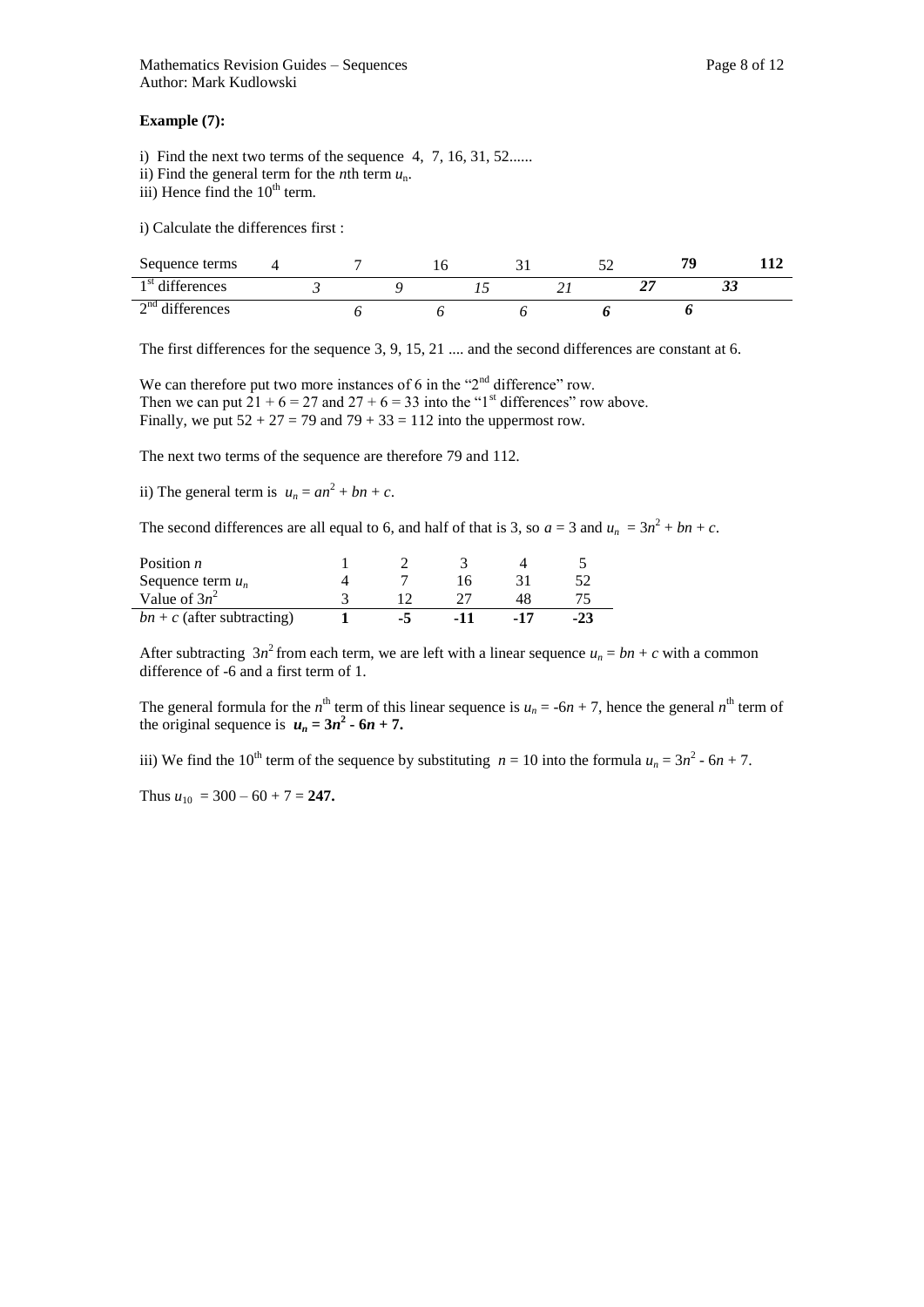#### **Finding the general term of a quadratic sequence – another approach.**

If the general term of a quadratic sequence is  $u_n = an^2 + bn + c$ , we can substitute for *n* to obtain expressions for the first few terms.

For the first term,  $n = 1$ , so  $u_1 = a(1^2) + b(1) + c$ , or simply  $a + b + c$ . The second term is  $u_2 = a(2^2) + b(2) + c$ , or  $4a + 2b + c$ . The third term is  $u_3 = a(3^2) + b(3) + c$ , or  $9a + 3b + c$ . The fourth term is  $u_4 = a(4^2) + b(4) + c$ , or  $16a + 4b + c$ .

We now have enough data to set up a difference table.

| Position $n$                |          |               |          |               |          |                |
|-----------------------------|----------|---------------|----------|---------------|----------|----------------|
| Sequence term $u_n$         | $a+b+c$  | $4a + 2b + c$ |          | $9a + 3b + c$ |          | $16a + 4b + c$ |
| 1 <sup>st</sup> differences | $3a + b$ |               | $5a + b$ |               | $7a + b$ |                |
| $2nd$ differences           |          |               |          | za            |          |                |

The highlighted values are the key to finding the general formula.

We can see that the second differences are all twice the quadratic coefficient *a*.

Once *a* has been found, we can find the linear coefficient *b* by checking the difference between the first and second terms. Having obtained *a* and *b*, we can find the constant term *c.* 

#### **Example 7(a):**

Use the method above to find the expression for the *n*th term  $u_n$  of the sequence 4, 7, 16, 31......

| Position $n$        |  |  |  |
|---------------------|--|--|--|
| Sequence term $u_n$ |  |  |  |
| $1st$ differences   |  |  |  |
| $2nd$ differences   |  |  |  |

The second difference is 6 throughout, so  $2a = 6$  and thus  $a = 3$ , and the quadratic term is  $3n^2$ .

The difference between the first and second terms is 3, so  $3a + b = 3$ , and substituting  $a = 3$ , we have  $9 + b = 3$ , and so  $b = -6$ , with the linear term of  $-6n$ .

The first term is 4, so  $a + b + c = 4$ . Substituting  $a = 3$  and  $b = -6$ , we have  $3 - 6 + c = 4$ , so  $c = 7$ , giving a constant term of **7**.

The generalised term of the sequence 4, 7, 16, 31... is therefore  $u_n = 3n^2 - 6n + 7$ .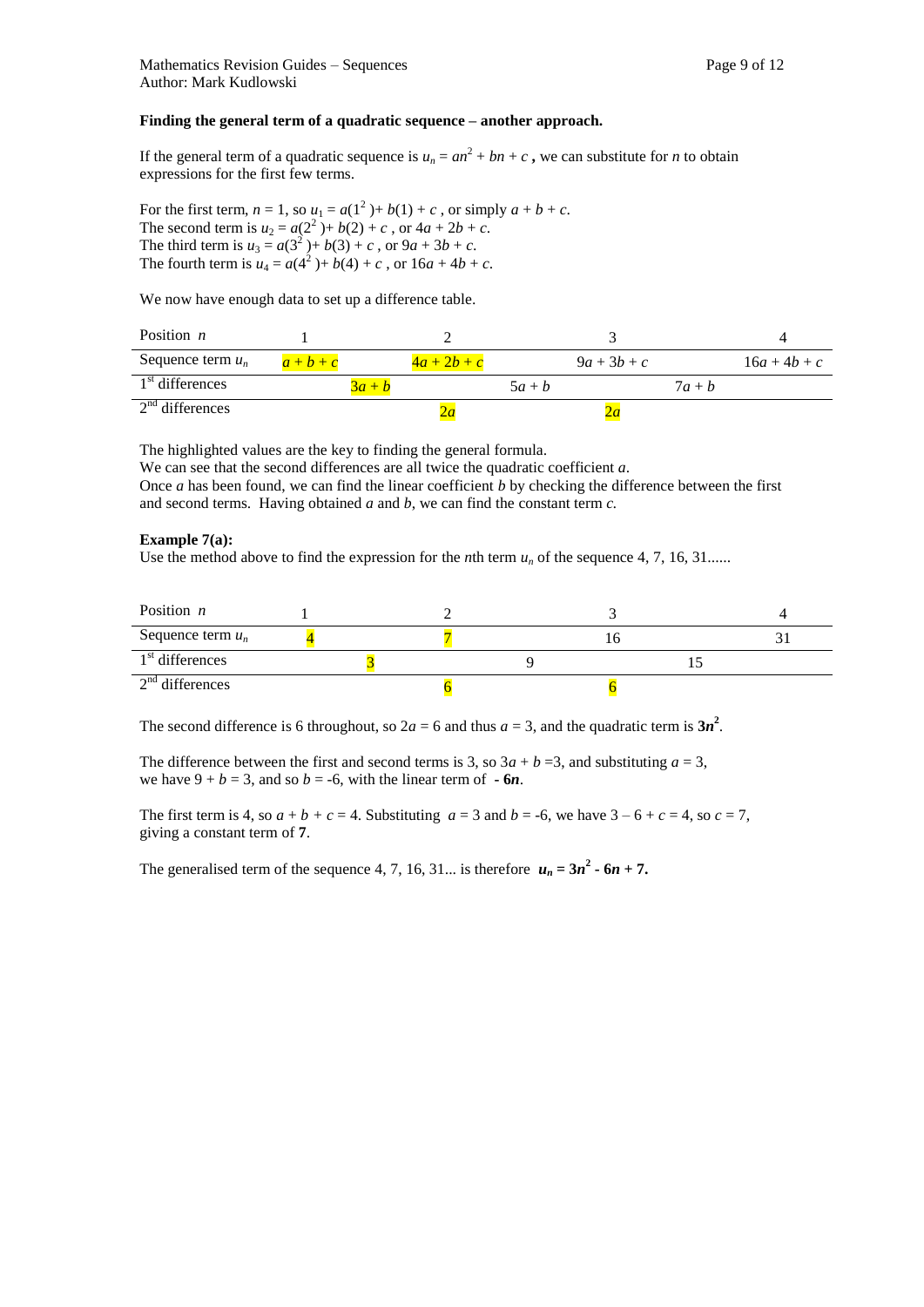#### **Cubic Sequences.**

These are an extension of quadratic sequences, with three sets of differences to consider, but are only concerned with recognising them at GCSE. There will be no need to find the general formula for such a sequence !

The sequence of cube numbers, where the general term is  $u_n = n^3$ , proceeds 1, 8, 27, 64, 125, 216 ....

The difference tables look as follows :

| Position $n$      |  |  |  |    |  |  |
|-------------------|--|--|--|----|--|--|
| Sequence terms    |  |  |  | 64 |  |  |
| $1st$ differences |  |  |  |    |  |  |
| $2nd$ differences |  |  |  |    |  |  |
| $3rd$ differences |  |  |  |    |  |  |

Notice how the second differences still form an arithmetic sequence, but that the third differences are now constant.

**Example (8):** Show that the sequence 1, 13, 47, 115, 229, 401 .... is a cubic sequence.

We can calculate sets of differences and tabulate as follows:

| Sequence terms    |  |    |    |    |    | 229 | 40 I |
|-------------------|--|----|----|----|----|-----|------|
| $1st$ differences |  | 14 | nδ |    | 14 |     |      |
| $2nd$ differences |  |    |    | 40 |    |     |      |
|                   |  |    |    |    |    |     |      |

The third differences are constant, and so the sequence is a cubic sequence.

(In actual fact the general term of the sequence is  $u_n = 2n^3 - n^2 + n - 1$ ).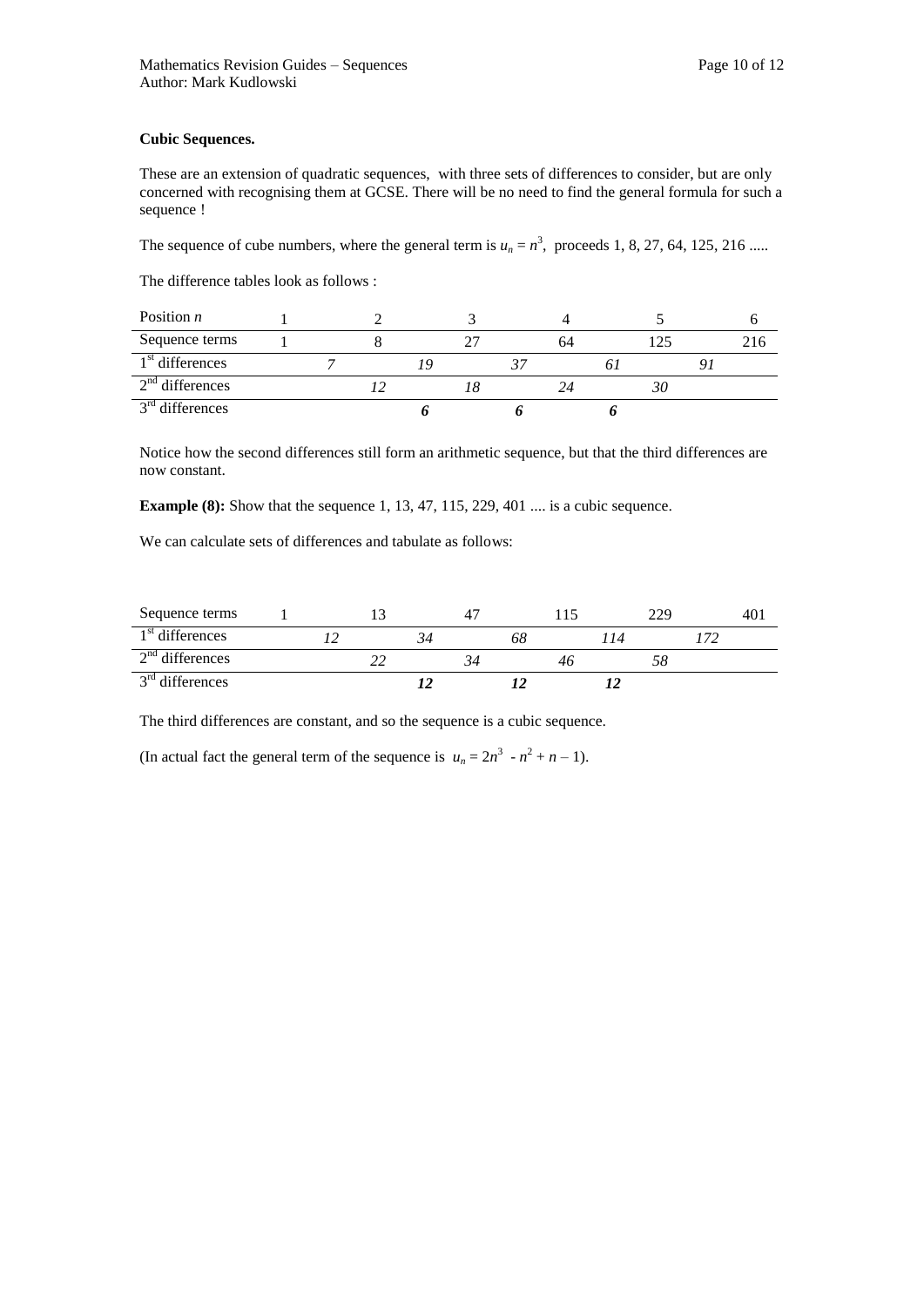#### **Generating sequences by rules.**

Another way of generating a sequence is to follow some rule relating the terms. Thus the sequence 1, 5, 9 ,13, 17... can be generated by the rules:

- Start with 1.
- Generate the next term by adding 4 to the term before it.

Another way of expressing these rules is to use an **inductive definition** (sometimes called a **recurrence relation**) using subscripted variables :

 $u_1 = 1$ ;  $u_{k+1} = u_k + 4$ 

Thus  $u_1$  is the first term of the sequence ( here 1),  $u_2$  the second, and  $u_k$  the general *k*th term.

The statement  $u_{k+1} = u_k + 4$  means "To find the next term, take the current one and add 4."

Similarly the sequence 3, 6, 12, 24, 48, .... can be generated by the rules:

- Start with 3.
- Generate the next term by doubling the term before it

In inductive definition form:

$$
u_1=3; \quad u_{k+1}=2u_k
$$

Thus  $u_1$ , the first term of the sequence, is 3. Also, the statement  $u_{k+1} = 2u_k$  means "To find the next term, double the current one."

One disadvantage of this definition is that it is not always easy to deduce a formula for the  $n<sup>th</sup>$  term.

#### **Example (9):**

Generate the first six terms of the sequence generated by the following rule:

- $\bullet$  Set the first term to 5.
- Generate each further term by doubling and previous term and subtracting 3 from the result.

Also, write out an inductive definition for the sequence.

The first term is  $(2 \times 5)$  -3 or 7; the second is  $(2 \times 7)$  -3 or 11; the third is  $(2 \times 11)$  -3 or 19. Similar calculations lead to the next three terms of 35, 67 and 131.

When expressed in inductive definition form, we have  $u_1 = 5$ ;  $u_{k+1} = 2u_k - 3$ .